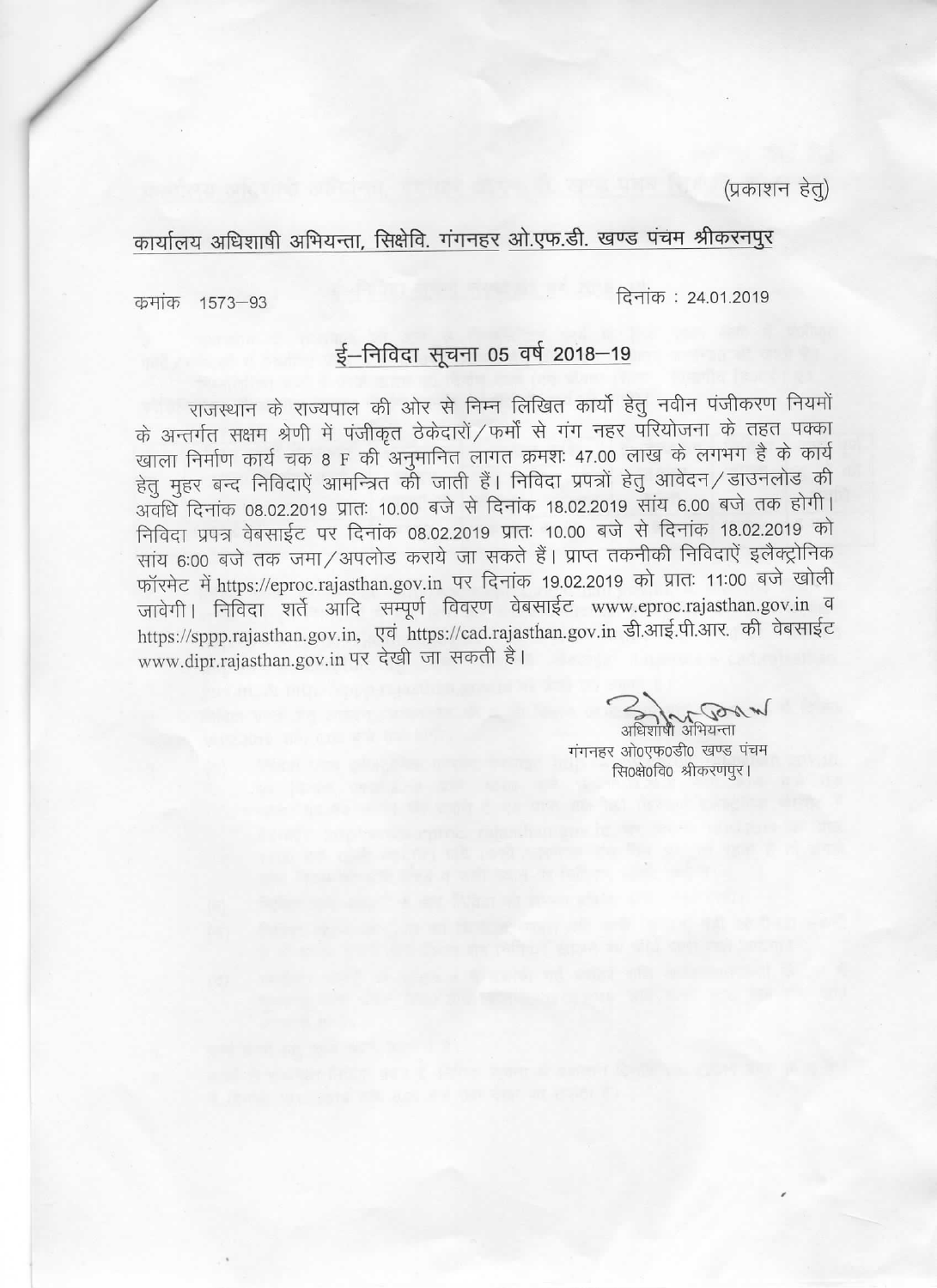(अपलोड करने हेतु)

कार्यालय अधिशाषी अभियन्ता, गंगनहर ओ.एफ.डी. खण्ड पंचम सि.क्षे.वि. श्रीकरणपूर

दिनांक: 24.01.2019

कमांक 1573-93

 $3.$ 

## ई-निविदा सूचना संख्या 05 वर्ष 2018-19

राजस्थान के राज्यपाल की ओर से निम्नलिखित कार्य के लिये सक्षम श्रेणी में पंजीकृत फर्मो / सवेंदकों से निर्धारित प्रपत्र में ई–टेण्डरींग प्रक्रिया हेतु ऑनलाईन निविदाऐं आमन्त्रित की जाती है। निम्नलिखित चकों में पक्के खालों का निर्माण कार्य (गंग कैनाल सिस्टम) विभागीय डिजाईन एवं स्पेशिफिकेशन के अनुसार (समस्त निर्माण सामग्री ठेकेदार की स्वयं की होगी)।

| क्र. | निम्न चकों में पक्का | अनुमानित            | धरोहर राशि |         | ई—टेण्डरींग        | निविदा | कार्य पूर्ण     |
|------|----------------------|---------------------|------------|---------|--------------------|--------|-----------------|
| स्म  | खाला निर्माण कार्य   | लागत<br>(लाखों में) | प्रतिशत    | प्रतिशत | प्रक्रिया<br>शुल्क | शुल्क  | करने की<br>अवधि |
|      | CHAK 8 F             | 47.00               | 94000      | 23500   | 500                | 1000   | 5 माह           |

निविदा प्रपत्रों को बेबसाईट http//www.eproc.rajasthan.gov.in. से डाउनलोड किया जा  $1.$ सकता है। इन निविदाओं में भाग लेने वाले संवेदक निविदा को इलैक्ट्रोनिक फारमेट में बेबसाईट जमा करायें। यह निविदा बेबसाईट http//www.eproc.rajasthan.gov.in. पर http//www.deproline.org तथा विभागीय बेबसाईट http//www.cad.rajasthan. gov.in. & http://sppp.rajasthan.gov.in पर देखी जा सकती है।

निविदा प्रपत्रों हेतु आवेदन / डाउनलोड की अवधि दिनांक 08.02.2019 प्रातः 10.00 बजे से दिनांक  $\overline{2}$ 18.02.2019 सांय 6.00 बजे तक होगी।

- निविदा प्रपत्र इलैक्ट्रोनिक फारमेट वेबसाइट http//www.eproc. rajasthan.gov.in.  $(3I)$ पर दिनांक 08.02.2019 प्रातः 10.00 बजे से 18.02.2019 सांय 6.00 बजे तक जमा / अपलॉड कराये जा सकते है एवं प्राप्त तकनीकी निविदाएं इलैक्ट्रेनिक फारमेट में वेबसाईट http//www.eproc. rajasthan.gov.in. पर दिनांक 19.02.2019 को प्रातः 11.00 बजे खोली जायेगी। यदि किसी कारणवंश उस दिन अवकाश रहता है तो अगले कार्य दिवस को उसी समय व उसी स्थान पर निविदाएं खोली जायेगी।
	- निविदा जमा करवाने के बाद निविदा की समस्त प्रक्रिया ऑन लाइन होगी।  $(\overline{q})$
	- निविदा खोलने की तिथि को किसी कारणवंश यदि सारी निविदाएें नहीं खोली जा सकती  $(FF)$ है तो इसके अगले कार्य दिवस शेष निविदाएं खोलने का कार्य जारी रखा जायेगा।
	- उपरोक्त सारणी के कॉलम 4 में दर्शायी गई धरोहर राशि अधोहस्ताक्षरकर्ता के पक्ष में  $(\vec{z})$ भगतान योग्य बैंकर चैंक / डीडी दिनांक 18.02.2019 सायं समय 6:00 बजे तक जमा करवानी होगी।

कार्य करने हेतु कार्य स्थल उपलब्ध है।  $\overline{4}$ .

कार्यों से संबन्धित निविदा प्रपत्र ई–निविदा सूचना के प्रकाशन दिनांक 08.02.2019 प्रातः 10.00 बजे 5 से दिनांक 18.02.2019 सांय 6.00 बजे तक देखा जा सकता है।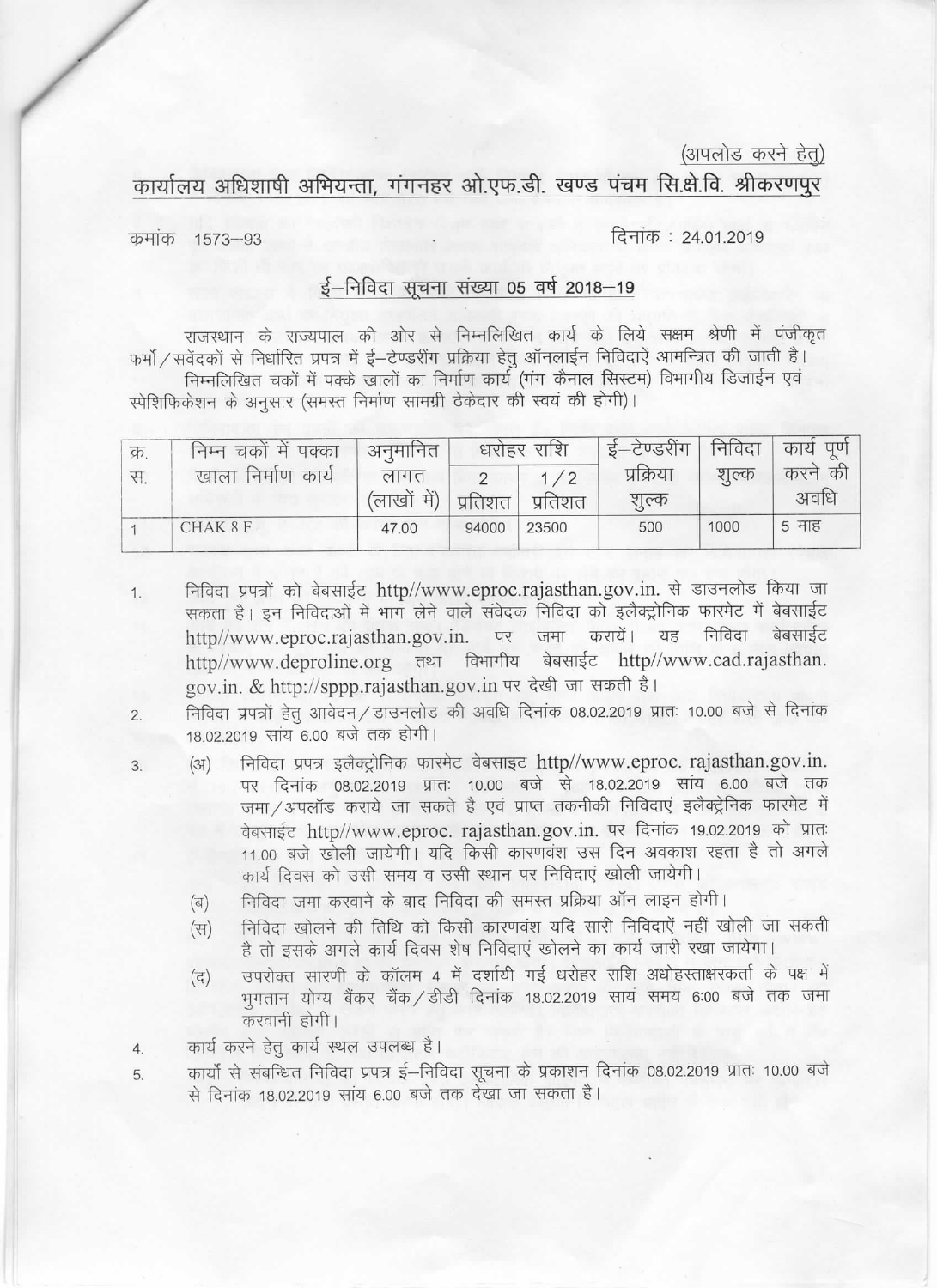निविदादाता द्वारा निविदा शुल्क /धरोहर राशी डिमाण्ड ड्राफ्ट के रूप (Payble at Sri Karanpur) में दिनांक 18.02.2019 को सांय 6.00 बजे तक जमा करवाना आवश्यक है।

- यदि संवेदक का नजदीकी रिश्तेदार (प्रथम रक्त सम्बन्धी व उनके पति / पत्नि) कार्य से संबंधित वृत अथवा खण्ड में खण्डीय लेखाकार अथवा सहायक अभियन्ता से लेकर अधीक्षण अभियन्ता स्तर का किसी भी स्तर पर पदस्थापित हो उसके कार्य पर नियुक्त करने पर प्रतिबन्ध रहेगा।
- राज्य सरकार में किसी भी अभियांत्रिकी विभाग में किसी भी इंजीनियर अथवा इंजीनियरिंग या प्रशासनिक कार्य पर नियुक्त राजपत्रित अधिकारी राज्य सरकार की अनुमति के बिना सेवानिवृति के दो वर्ष तक संवेदक अथवा उसके कर्मचारी के रूप में कार्य नहीं कर सकेंगे। यदि संवेदक अथवा उसके कर्मचारियों में कोई ऐसा व्यक्ति जिसने राज्य सरकार की उक्त लिखित अनुमति निविदा जमा कराने से पहले अथवा संवेदक के यहां सेवा लेने से पहले अनुमति नहीं ली है तो अनुबन्ध रदद किया जा सकेगा।
- निविदादाता इन प्रपत्रों को डाउनलोड कर सकते हैं। निविदादाता द्वारा निविदा शुल्क डिमाण्ड 9. ड्राफ्ट के रूप में इस कार्यालय में निर्धारित तिथि तक जमा करवाना आवश्यक है।
- किसी भी निविदा को स्वीकार करने एवं बिना कारण बताए निरस्त करने के समस्त अधिकार सक्षम  $10.$ अधिकारी के पास सुरक्षित है।
- आर.पी.डब्ल्यू. ए-100 की समस्त शर्ते मान्य होगी। 11.
- संवेदक द्वारा उक्त कार्यो के लिए निर्धारित मशीनरी एवं साज समान जो निविदा की स्पेशल  $12<sub>12</sub>$ कन्डीशन में वर्णित है को स्वयं के पास होने या किराये पर लेने का प्रमाण पत्र देना होगा।
- कार्य पूर्ण करने की अवधि में मानसून अवधि सम्मलित है। 13.
- कार्य का दोष निवारण एवं उनके सुधार (डिफेक्ट लाइबिलिट पीरियड) का उत्तरदायित्व कार्य पूर्णता  $14$ के पश्चात् एक पूरी वर्षा की समाप्ति या कार्य पूर्ण करने की अवधि की तिथि के 6 मास पश्चात् तक जो भी पश्चातवर्ती हो तक रहेगा।
- निविदा खोलने की दिनांक से निविदा स्वीकृत हेतु मान्य अवधि तक यदि निविदादाता अपनी 15. निविदा में कोई संशोधन करता है अथवा निविदा वार्पिस लेता है तो उसकी धरोहर राशी जब्त कर ली जावेगी।
- वित्त विभाग के आदेश संख्या एफ-1 एफ.डी. / जीएफएण्डआर / 2007 दिनांक 30.09.2011 (सर्कुलर 16. नं. 19/2011) के अनुसार रू. 1000/ - एव 500/ - रूपये की राशि अतिरिक्त प्रक्रिया शुल्क डिमाण्ड ड्राफ्ट के रूप में देय होंगी। यह डिमाण्ड ड्राफ्ट मैनेजिंग डायरेक्टर आर.आई.एस.एल. के पक्ष में जयपुर में भुगतान योग्य होना चाहिए तथा निविदा शुल्क के साथ जमा करवाया जाना है।
- ई-टेण्डरिंग के लिए निविदादाता हेतू निर्देश  $17.$ 
	- इन निविदाओं में दिलचस्पी लेने वाले निविदादाता निविदा प्रपत्रों को इन्टरनेट साईट  $(3I)$ http://www.eproc.rajasthan.gov.in से डाउनलोड कर सकते हैं।

निविदा में भाग लेने वाले निविदादाताओं को इन्टरनेट साईट http://www.  $(\overline{q})$ eproc.rajasthan.gov.in पर रजिस्टर करवाना होगा। ऑनलाईन निविदा में भाग लेने के लिए

डिजिटल सर्टीफिकेट इनफोरमेशन टैकनोलोजी एक्त-2000 के तहत प्राप्त करना होगा। जो इलैक्ट्रोनिक निविदा में साईन करने हेतु काम आयेगा। निविदादाता उपरोक्त डिजिटल सर्टीफिकेट सीसीए द्वारा स्वीकृत एजेंसी से प्राप्त कर सकते है। जिन निविदाताओं के पास पूर्व में वैध डिजिटल सर्टीफिकेंट है, नया डिजिटल सर्टीफिकेंट लेने की आवश्यकता नहीं है।

निविदादाताओं का निविदा प्रपत्र इलैक्ट्रोनिक फारमेट में उपरोक्त वेबसाइट पर डिजिटल  $(FF)$ साईन के साथ प्रस्तुत करना होगा। जिसके प्रस्ताव डिजिटल साईन के साथ नहीं होंगे

8.

6.

 $\overline{7}$